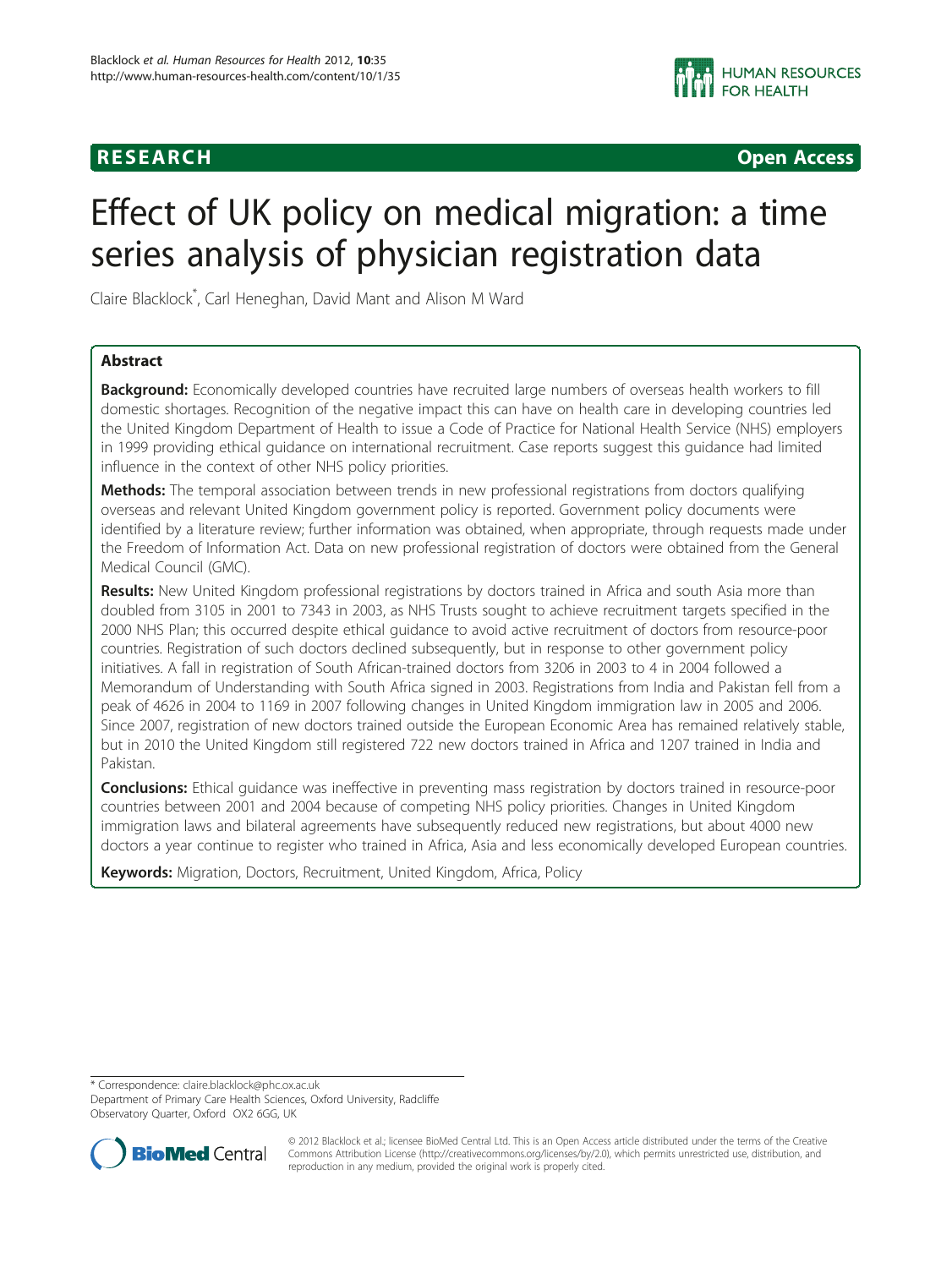#### Background

There are 57 countries worldwide with critical shortages of health workers, many in sub-Saharan Africa; the estimated global deficit is 2.4 million doctors, nurses and midwives [[1\]](#page-7-0). Economically developed nations such as the United Kingdom have the greatest density of health workers per head of population [\[2](#page-7-0)]. Nevertheless, along with other developed nations including the United States of America and Canada, the United Kingdom has continued to actively recruit health workers from overseas to work in locations or clinical specialties unfilled by domestic employees and to fill training posts [\[3-6](#page-7-0)]. Vacancies in the United Kingdom and in other developed countries are a legacy of inadequate training numbers, poor retention, particularly of nurses, and greater demand on services as a consequence of medical advancement and an ageing population [[7,8\]](#page-7-0).

International recruitment has sparked vehement ethical debate globally and has been blamed in part for the persisting health crisis in developing countries [[3,4,7-9](#page-7-0)], with many countries losing a substantial proportion of doctors, nurses and allied health professionals. The consequences for under-resourced health systems can be substantial. Each health professional lost represents not only a considerable drain on scarce resources but also the loss of a highly trained and potentially innovative individual [[8\]](#page-7-0). Migration does bring benefits: training, better working conditions, greater professional opportunities, and considerably higher salaries with associated remittances often sent home [[4,10,11\]](#page-7-0). However, the danger remains that the bill for health in the developed world is paid in part by those who can least afford it. The World Health Organization recently adopted ethical guidelines for the international recruitment of health workers to try to protect struggling health systems from losing an already scarce workforce [\[12\]](#page-7-0).

The National Health Service (NHS) employs more than 1.7 million people across England, Scotland, Wales and Northern Ireland, including more than 143 000 medical and dental staff and more than 410 000 nurses. This makes the NHS the fourth largest global employer. The NHS in England employs the majority of these staff; more than 1.4 million, serving a population of 52 million [[13\]](#page-7-0). The Department of Health (DH) controls NHS activities in England. NHS services in Scotland, Wales and Northern Ireland are controlled by the respective devolved administration [\[13](#page-7-0)].

To be eligible to practice in the United Kingdom, either in the NHS or in private practice, a doctor must be registered with the General Medical Council (GMC). There are several limitations to using GMC registration data to estimate medical migration: registration with the GMC does not necessarily equate to current employment, or even residence in the United Kingdom; however, the data collected by the register allows an estimate of at least a presumed intention to practice in the United Kingdom from doctors who received their medical qualification overseas. In addition, registration data include the country of qualification of an individual only, not nationality or country of previous residence. There are no other national statistics providing the nationality or country of training of doctors who are actively employed in the public or private sector. Limitations of GMC data are illustrated by the discrepancy between the total number of doctors employed by the public NHS in 2005 (122 987) [\[13](#page-7-0)] and total number registered with the GMC in 2006 (240 328) [[14\]](#page-7-0); however, we do not know the numbers of doctors employed in the private sector. Readers should consider these limitations when interpreting the findings of this paper.

At the end of 2010, 37% of the approximately 240 000 doctors registered to practice in the United Kingdom were trained overseas; almost half of these were from India or Africa [\[14](#page-7-0)]. This appears to be at odds with the United Kingdom government's Code of Practice for NHS employers which counsels against recruiting medical staff from resource poor countries. Case reports suggest that this guidance may have had limited influence in the context of other NHS policy priorities [[15\]](#page-7-0). We report here a time series analysis exploring the association between health policy initiatives in the NHS, including ethical guidance, and new registration of doctors who were trained overseas with the United Kingdom General Medical Council in the past decade.

## **Methods**

#### United Kingdom policy

We identified United Kingdom policy documents relating to the migration of health workers by initially conducting a review of published articles on medical migration in the Lancet, Department of Health archives, the United Kingdom Home Office website, the Department of Health (DH) and Department for International Development (DFID) websites and World Health Organization (WHO) website. We searched for documents that were published by a United Kingdom Government department after or relating to the 2000 NHS Plan [[5\]](#page-7-0), published as an independent review of government policy, or published on behalf of an international organization (e.g. WHO) and relating to recruitment of health workers. We used snowballing techniques, seeking clarification by e-mail and following up reference lists. When appropriate we sought information from government departments by making requests under the Freedom of Information Act.

#### General Medical Council registration data

We obtained data on the total number of new registrations with the United Kingdom GMC (including full,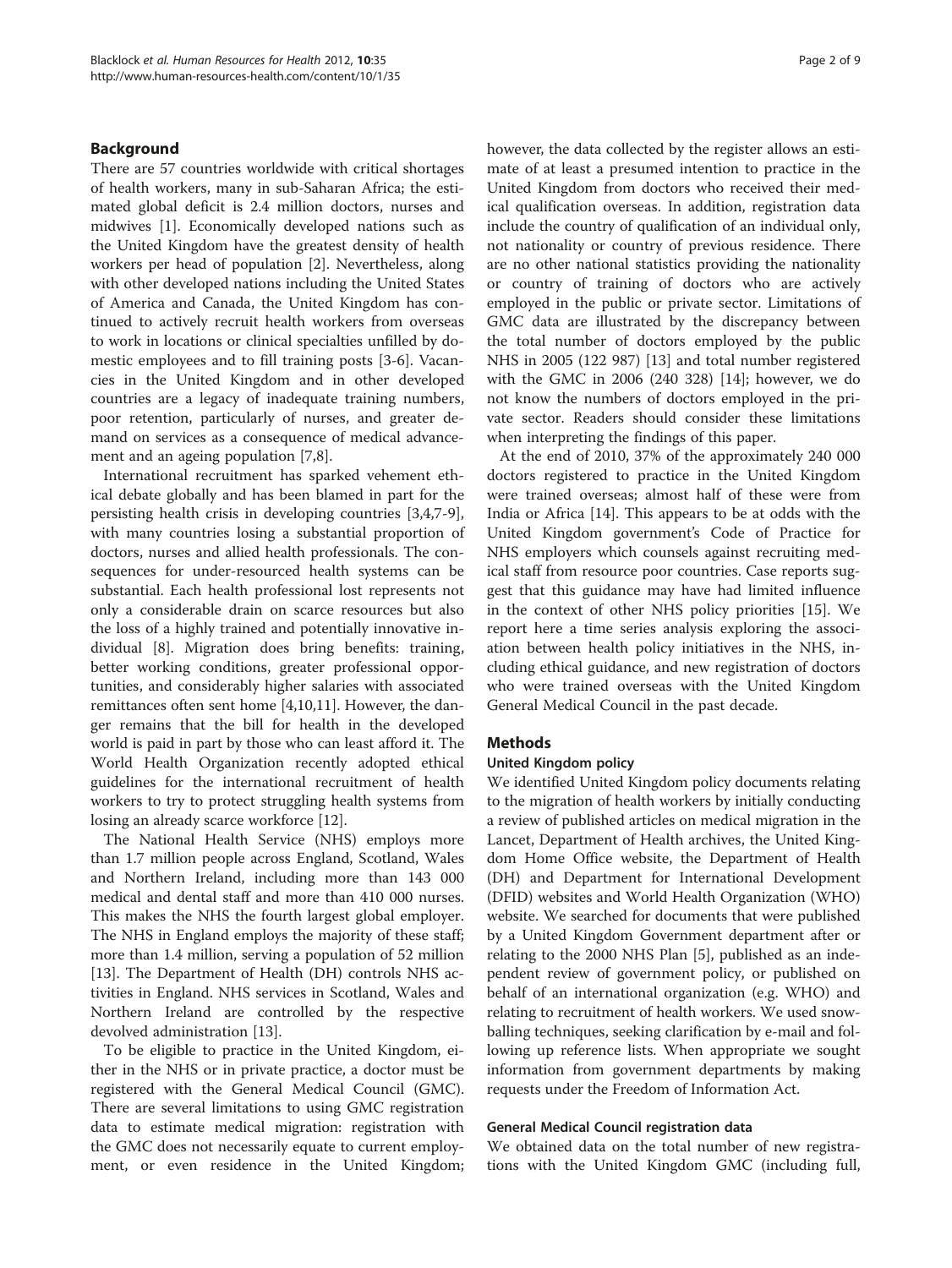<span id="page-2-0"></span>temporary and provisional) of doctors who obtained their primary medical qualification overseas for each year from 2000 to 2010. Each individual doctor was only counted once as a new registration, even if they later converted the type of registration (e.g. from provisional to full).

#### Data analysis and presentation

We constructed figures showing time-trends in GMC registration data using Microsoft Excel software (2002 version). As the data relate to the whole of the United Kingdom, numbers are reported without estimation of sampling error. We focused on registration of doctors qualified in India, Pakistan and countries within Africa, which have both a very high disease burden and a poorly resourced health system. The key policy documents are tabulated in date order, with detail given in the supplementary tables.

## Results and discussion

## Trends in GMC registration of overseas doctors

Figure 1 shows the overall trend of GMC registrations over the 10 year period from 2000 to 2010. The most striking feature is the substantial number of new registrations by doctors trained overseas between 2003 and 2005 with only a small increase in the number of United Kingdom-trained doctors. Figure [2](#page-3-0) shows a substantial proportion of these were by doctors trained in Africa, and India/Pakistan, although from 2004 to 2006 there was also a substantial rise in registrations from doctors trained in the European Economic Area. In 2003 there were 3728 new registrations by doctors trained in Africa, 174% higher than in 2002. In 2004 there were 4626 new registrations by doctors trained in India and Pakistan, 28% higher than in 2003 and 96% higher than in 2002. By 2006, registration of new doctors from outside the European Economic Area had fallen to a level below the rate before 2003, although in 2010 the GMC still registered 722 new doctors from Africa and 1207 new doctors from India and Pakistan.

#### Policy initiatives identified

Table [1](#page-4-0) shows the time of release of the key policy documents relevant to medical migration that we identified. They can be categorized as relating to four key issues: ethical guidance, recruitment targets, bilateral agreements between the United Kingdom and other governments, and immigration law. Further details and commentary on these policy documents are given in Additional file [1](#page-7-0): Table S1, Additional file [2](#page-7-0): Table S2, Additional file [3:](#page-7-0) Table S3. The temporal relationship between the timing of the policy initiatives in the four key areas and the GMC registration data is shown graphically by the coloured bars under Figures 1 and [2](#page-3-0) and is explored in more depth below.

## Effect of ethical guidance

The ethical code published in 1999 referred exclusively to nursing recruitment [\[16](#page-7-0)] but in 2001 it was updated to apply explicitly to all health workers including doctors

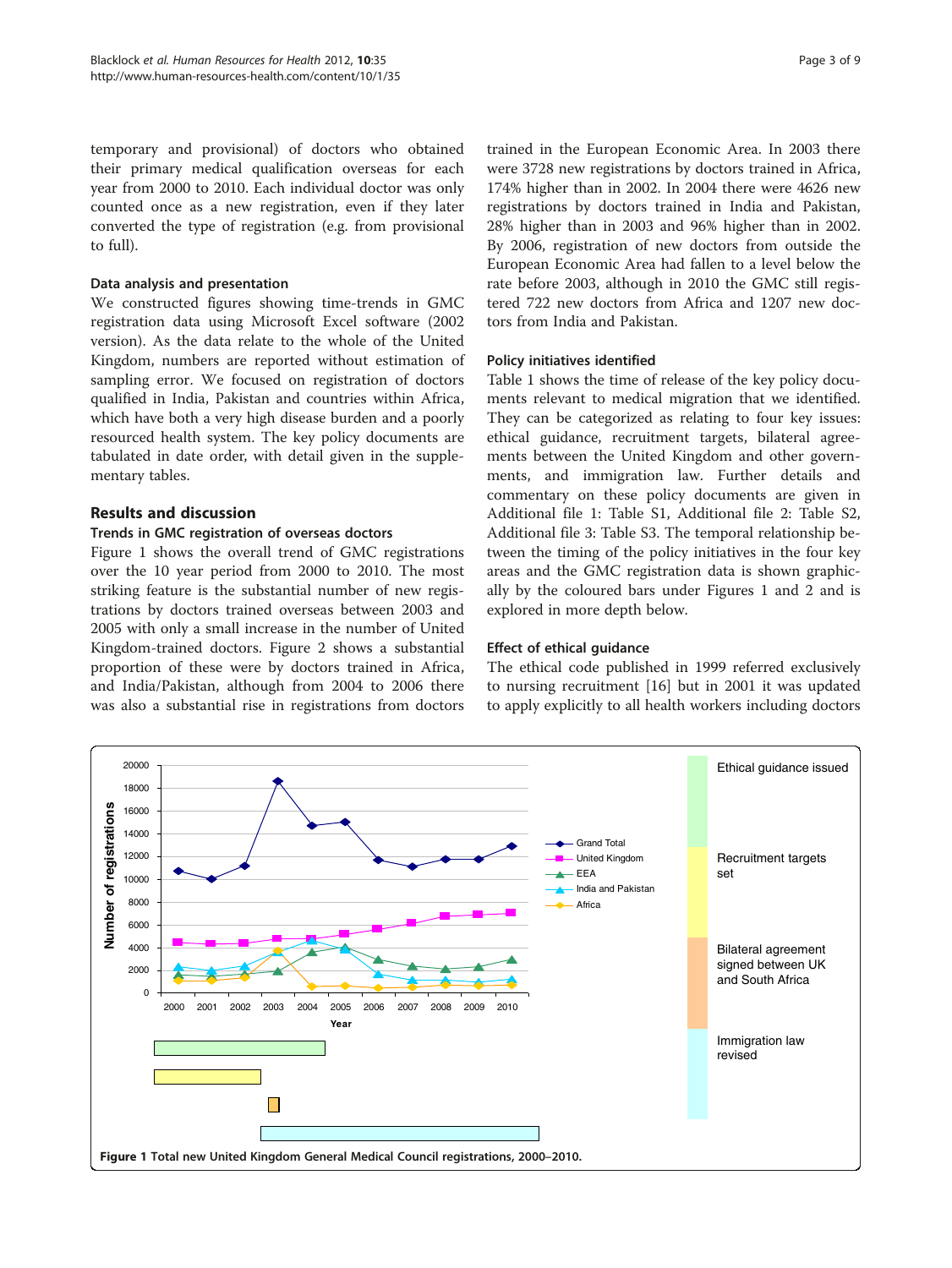<span id="page-3-0"></span>

[[17\]](#page-7-0). This was updated in response to concerns about physician migration from less developed to more developed countries, in order to "promote high standards in the recruitment and employment of health professionals from abroad" [\[6](#page-7-0)]. In addition the code aimed to "prevent targeted recruitment from developing nations who are themselves experiencing shortages of healthcare staff" [[17\]](#page-7-0). However, a specific list of 151 proscribed countries was not made available to employers until 2003 [\[15\]](#page-7-0). In December 2004, and after considerable criticism (see Additional file [1](#page-7-0): Table S1), the code was updated again [[18-21](#page-7-0)], now extending to recruitment of nonpermanent staff, private health providers, private recruitment agencies (who were given 12 months to comply) and, included for the first time, a series of best practice benchmarks [\[21](#page-7-0)].

There is, however, no suggestion from the time trends in registration data that the code had an effect in reducing registrations by doctors trained in resource-poor countries. Neither the explicit inclusion of doctors in 2001, nor subsequent updates to the code were associated with any immediate reduction in new GMC registrations by doctors trained in developing countries; registration to practice in the United Kingdom increased substantially in 2003 and remained high in 2004 and 2005 (Figures [1,](#page-2-0) 2a, 2b). The stark decline in GMC registrations by doctors trained in South Africa in 2004 may have reflected ethical pressure but coincided with a Memorandum of Understanding (MoU) between the United Kingdom and South African governments [[22](#page-7-0)] rather than any specific new ethical guidance to NHS employers (see below).

The explanation for the ineffectiveness of the code appears to be that it lacked any authority, relying on voluntary compliance, and failed to provide the necessary details for application by employers, as well as making no attempt to systematically monitor at a national level [[6,15,18-20](#page-7-0)]. Exceptions to the code also added complication and potential 'loopholes': recruitment of training grades such as senior house officers (SHOs), active recruitment if a MoU existed (e.g. certain parts of India), and employment of health workers who "volunteer themselves through personal application" [\[17](#page-7-0)]. In addition, the code did not apply to the private sector until 2004 [\[21](#page-7-0)].

#### Effect of recruitment targets

The NHS Plan, which was published by the United Kingdom Labour Government in 2000, set out targets for NHS employers in England to increase overall staffing numbers by an additional 7500 consultants, 2000 general practitioners, 6500 therapists and 20 000 nurses [[5\]](#page-7-0). This target was rolled forward in 2002 to increase the number of new consultants and GPs further by 1000 by 2005, from the baseline in 2000 [\[6](#page-7-0)]. Domestic supply would clearly fall short of reaching these targets, despite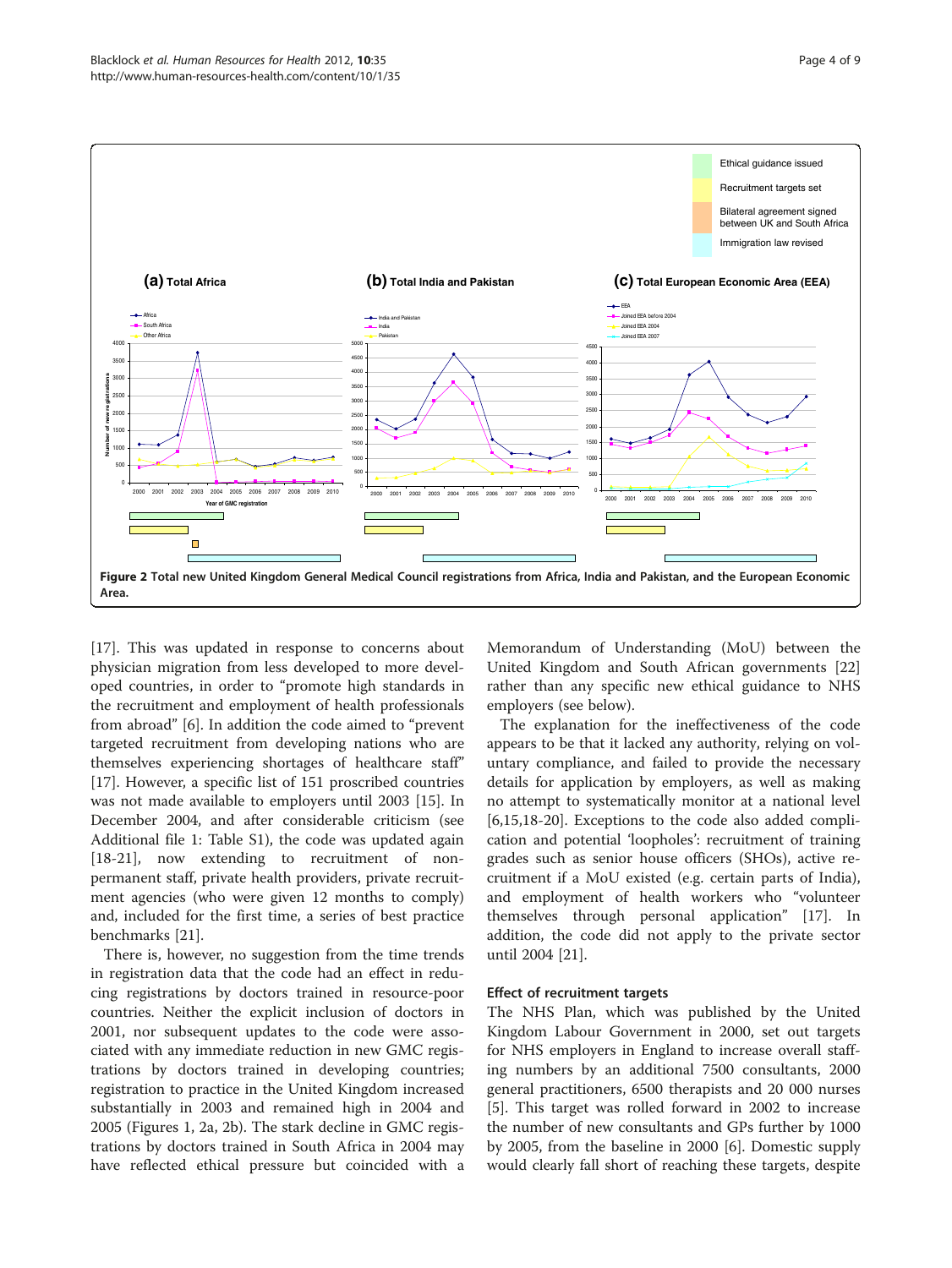| Year                    | <b>Title</b>                                                                                                                                                                                                                                               | Source                                             |
|-------------------------|------------------------------------------------------------------------------------------------------------------------------------------------------------------------------------------------------------------------------------------------------------|----------------------------------------------------|
| Recruitment targets set |                                                                                                                                                                                                                                                            |                                                    |
| 2000 (Jul.)             | The NHS Plan. A plan for investment. A plan for reform. [5]                                                                                                                                                                                                | Department of Health                               |
| 2002 (Jan.)             | International recruitment of consultants and General Practitioners for the NHS in<br>England. [6]                                                                                                                                                          | Department of Health                               |
| Ethical quidance issued |                                                                                                                                                                                                                                                            |                                                    |
| 1999 (Nov.)             | Guidance on International Nursing Recruitment. [16]                                                                                                                                                                                                        | Department of Health                               |
| 2001 (Oct.)             | Code of Practice for NHS employers involved in the international recruitment of<br>healthcare professionals. [17]                                                                                                                                          | Department of Health                               |
| 2003                    | List of countries published from which active recruitment was prohibited. [15]                                                                                                                                                                             | Department of Health                               |
| 2004 (Dec.)             | Code of Practice for the international recruitment of healthcare<br>professionals. [21]                                                                                                                                                                    | Department of Health                               |
| Immigration law revised |                                                                                                                                                                                                                                                            |                                                    |
| 1999 (Nov.)             | List of shortage specialties made available15                                                                                                                                                                                                              | Immigration                                        |
| 2002/2003               | Medical Act 1983 Amendment Order. [23]                                                                                                                                                                                                                     | Immigration                                        |
| 2004 (Oct.)             | New member states admitted                                                                                                                                                                                                                                 | European Union                                     |
| 2005                    | List of shortage specialties removed. [14]                                                                                                                                                                                                                 | Immigration                                        |
| 2006                    | Medical Act 1983 Amendment Order (draft legislation). [25]                                                                                                                                                                                                 | Immigration                                        |
| 2006                    | Work permit changes. [24]                                                                                                                                                                                                                                  | Immigration                                        |
| 2007 (Jan.)             | New member states admitted                                                                                                                                                                                                                                 | European Union                                     |
| 2008                    | Change in immigration law. [27]                                                                                                                                                                                                                            | Immigration                                        |
| 2010 (Nov.)             | Change to immigration laws. [27]                                                                                                                                                                                                                           | Immigration                                        |
|                         | Bilateral agreement signed between United Kingdom and South Africa                                                                                                                                                                                         |                                                    |
| 2003 (May)              | Memorandum of Understanding between the Government of the United Kingdom of<br>Great Britain and Northern Ireland and the Government of the Republic of South Africa on<br>the reciprocal educational exchange of health care concepts and personnel. [22] | United Kingdom and<br>South African<br>Governments |

<span id="page-4-0"></span>

| Table 1 United Kingdom policy initiatives relating to migration of doctors trained overseas |  |  |  |
|---------------------------------------------------------------------------------------------|--|--|--|
|---------------------------------------------------------------------------------------------|--|--|--|

plans to review salaries, improve working lives, and increase training places for medical students. The Plan, therefore, set out a strategy for active international recruitment [[5\]](#page-7-0). Complementing the recruitment campaign, a list of shortage specialties had been published by the government in 1999 [[15\]](#page-7-0); these were under-filled medical posts to which NHS employers could directly appoint staff from outside the EEA without providing proof of persisting vacancy. In 2002, the Government also launched an international recruitment drive to specifically increase the number of consultants and general practitioners (GPs) working in the NHS [\[6](#page-7-0)]. A private consultancy was employed by the United Kingdom Government to coordinate recruitment in this campaign [\[6](#page-7-0)].

In stark comparison to the ethical guidance to employers, the 2002 NHS recruitment drive appears highly associated with a change in GMC registrations, and is one explanation for the rise in new registrations by doctors trained in resource-poor countries which peaked in 2003–2005. Although registrations by doctors trained in these countries did begin to fall after 2005, Figure [2](#page-3-0) also shows increasing registrations from 2005 by doctors trained in less well-resourced European countries newly admitted to the European Economic Community. The overall effect of NHS recruitment policy in England over the 10 year period is reflected by the 79 532 new overseas trained doctors who registered with the GMC between 2001 and 2010; 31% trained in India and Pakistan, 15% in Africa and 11% from other countries outside Europe and North America. The annual registration rate rose from 10 747 new registrations in 2000 to 12 929 by 2010, with a peak of 18 647 new registrations in 2003, the year after initiation of the second phase of the NHS recruitment drive, and three years after the initial NHS Plan.

## Effect of bilateral agreements between the United Kingdom and other governments

The United Kingdom Government holds MoUs with several countries regarding the recruitment of healthcare workers [\[18,21,22\]](#page-7-0). For some, this has been an agreement that active recruitment may take place, e.g. China, India and the Philippines [[18,21\]](#page-7-0). For others, agreements have been established following concerns; the most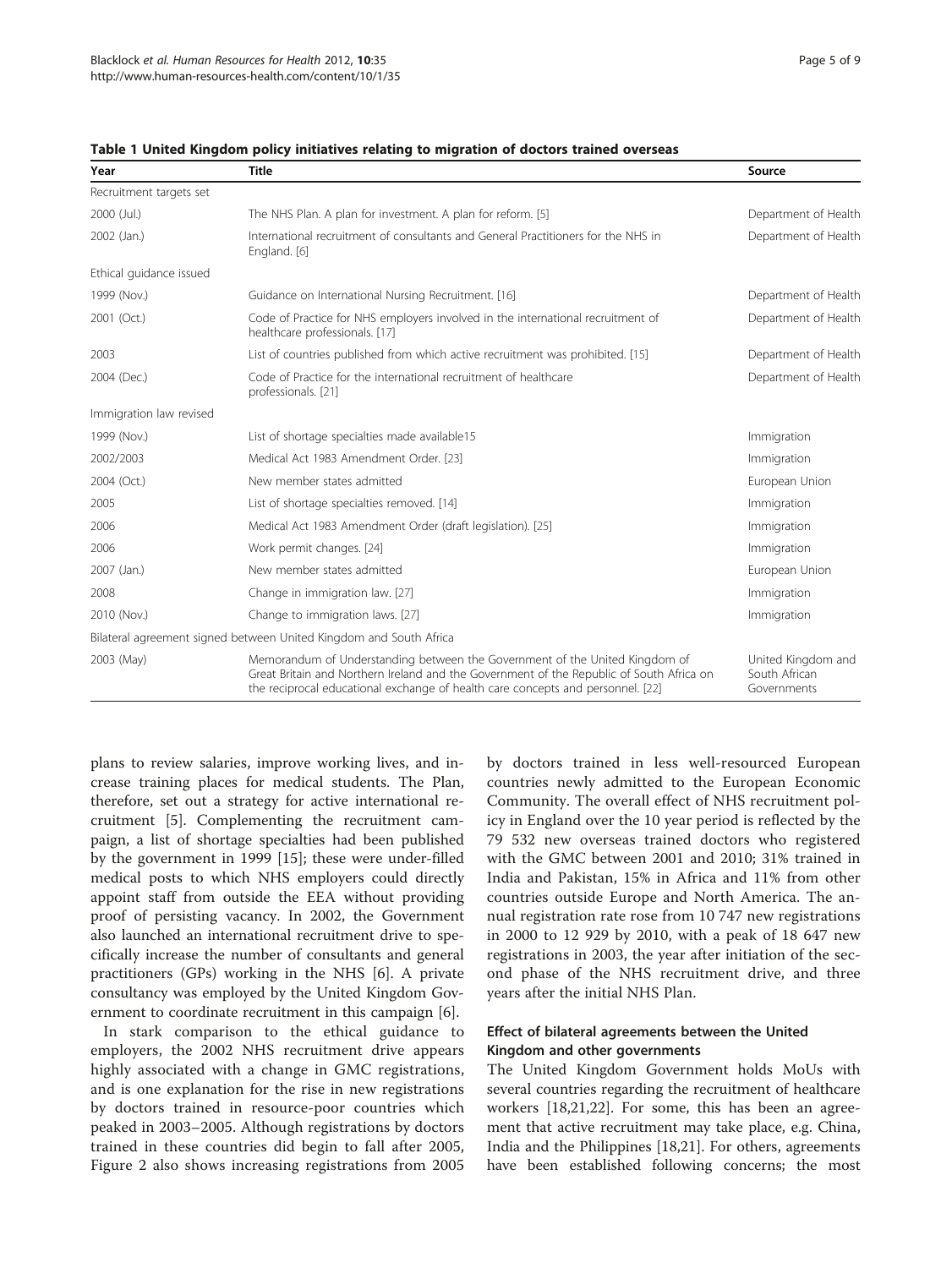relevant example here is the MoU with South Africa in May 2003 made in response to the South African Government requesting that active recruitment of nationals for NHS employment be curtailed [[7,22\]](#page-7-0). This MoU specified that South African health personnel could, thereafter, only spend a period of time on education and practice in organizations providing United Kingdom National Health Services that was mutually agreed [[22\]](#page-7-0).

The effect of this MoU with South Africa on GMC registrations is shown graphically in Figure [2a.](#page-3-0) There were 3206 new registrations by doctors trained in South Africa in 2003; in 2004, the year after the MoU, there were 4 registrations. Figure [2a](#page-3-0) shows that new registrations remained very low in subsequent years. It is unclear how many of the registrations in 2003 were in anticipation of the incoming MoU, or how such anticipation might have affected registration rates in the years immediately following. Of the new 3206 registrations in 2003 by doctors trained in South Africa, 1304 (41%) of these individuals were still registered with the GMC in 2010 (GMC data). As previously stated however, GMC registration does not necessarily equate to residence or employment in the United Kingdom.

## Effect of changes in immigration law

The main changes to United Kingdom immigration law occurred after 2003. The legislation made employment of people (including doctors) from outside the European Economic Area increasingly difficult for all United Kingdom employers, by ensuring prioritization of EEA citizens for employment and introducing new work permit regulations [[23,24\]](#page-7-0). Although the landmark amendment to the Medical Act, giving employment priority to EEA graduates over all other international graduates, was made in 2003, this only impacted on recruitment of overseas doctors when medical practitioners were removed from the 1999 United Kingdom shortage list of professions in 2005 [\[15](#page-7-0)]. Only from this time-point did employers have to prove genuine post vacancy before recruiting a non-EEA candidate. In 2006 the Medical Act was redrafted further, limiting duration of temporary registration to no more than 26 weeks in any 5-year period for visiting specialists [[25](#page-7-0)]. In addition, in 2006 non-EEA doctors employed in training posts were obliged to hold work permits for the first time [\[24,26\]](#page-7-0), and in 2008 a points-based system of immigration for highly-skilled migrants was introduced [[27](#page-7-0)]. This was revised in November 2010, to allow only those highly-skilled migrants already holding job offers (known as Tier 2 migrants) to enter the United Kingdom The total number of these Tier 2 permits was also capped. Those doctors without existing job offers (known as Tier 1) who were previously able to enter the United Kingdom under the points-based system were no longer admitted [[27\]](#page-7-0).

These changes have been associated with a general reduction in new GMC registrations by doctors trained in non-EEA countries since 2005 (Figure [1\)](#page-2-0), but particularly in new registration of doctors trained in India and Pakistan (Figure [2b,](#page-3-0) total registrations: 4626 in 2000, 1654 in 2006, 1207 in 2010). Most registrations from doctors trained in India and Pakistan between 2000 and 2006 were not full registrations, suggesting that many of these may have represented doctors in training grades who would have been particularly affected by the change in work permit policy in 2006 [[24\]](#page-7-0). The impact of immigration law changes on doctors trained in Africa appears to have been less; although registration rates since 2005 are approximately half the rates seen in 2000–2002 this can be accounted for almost entirely by the effective ban on immigration of doctors from South Africa mentioned above.

The effect of the 2003 immigration legislation on new registration by doctors trained in Europe is shown clearly in Figure [2c.](#page-3-0) New registrations from the EEA peaked in 2005 at 4040. The previously mentioned increase in registration from less economically developed European countries newly joining the EAA after 2004 is also shown. The result of ten such countries joining the EU in 2004 (Malta, Cyprus, Slovenia, Estonia, Latvia, Lithuania, Poland, Czech Republic, Slovakia, Hungary) was a spike seen in new registrations in 2005. Registrations by doctors trained in Romania and Bulgaria, who joined the EU in 2007, have increased annually to 749 in 2010.

## Other factors

The United Kingdom government has referred to medical migration in several of its global policy documents (See Additional file [2](#page-7-0): Table S2). The international community has also published several statements, including a WHO code of practice for the international recruitment of health workers (See Additional file [3](#page-7-0): Table S3). A summary of these documents is provided in the online supplementary material but their impact on either internal policy initiatives or GMC registration rates is unclear.

## **Conclusions**

## Main findings

Policy decisions of a recipient country such as the United Kingdom impact significantly on the global migration of health workers. The number of doctors registering over the past decade who were trained in other countries has been closely linked to changes in DH domestic recruitment policy, immigration laws and bilateral agreements. The DH global recruitment campaign initiated in 2000 and reiterated in 2002 trumped all ethical guidance and attracted large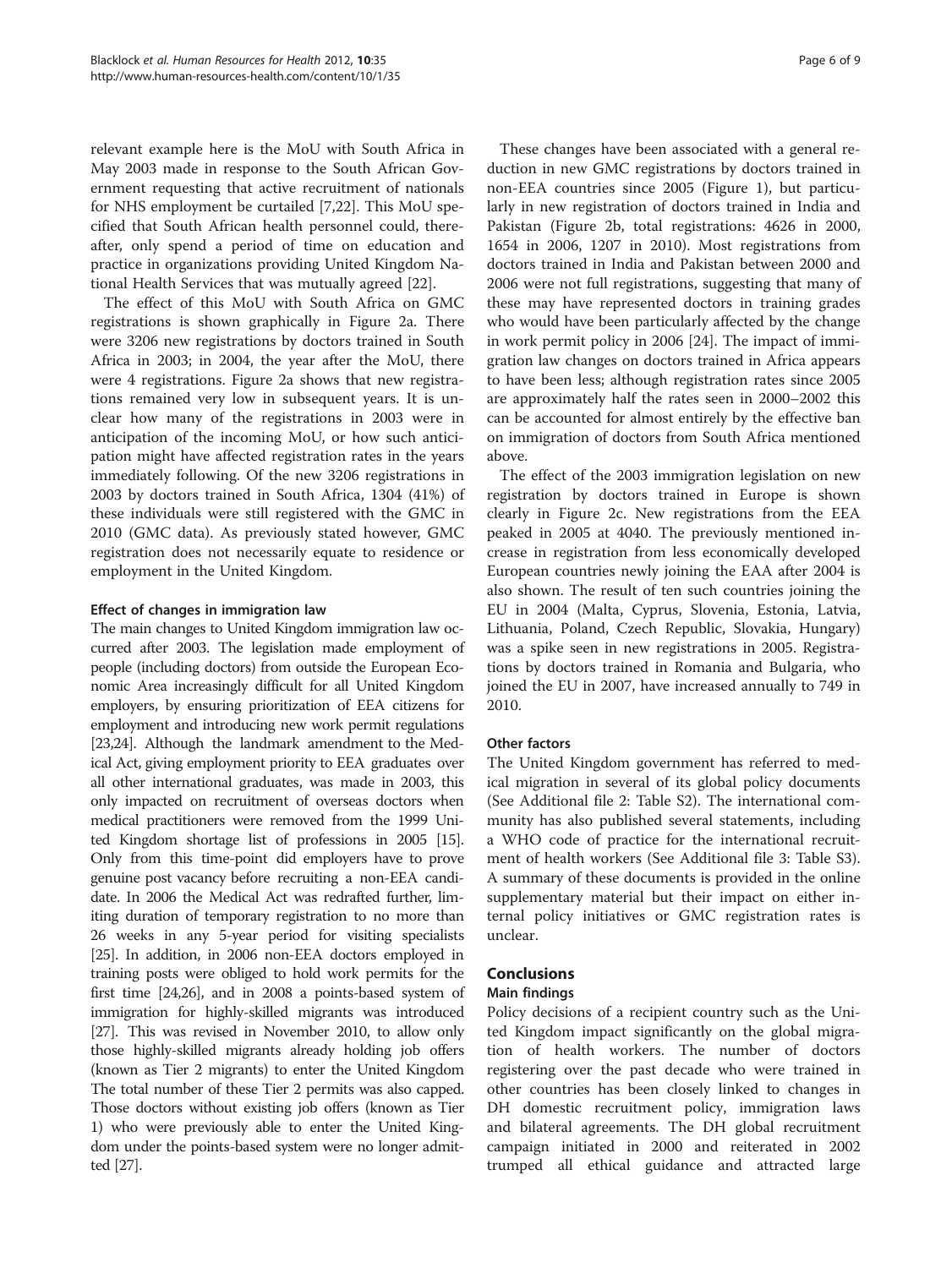numbers of highly trained professionals [[5\]](#page-7-0), in many instances from countries that could ill afford to donate. The subsequent reduction in registrations of doctors trained outside the EAA after 2005 followed changes in United Kingdom immigration policy and bilateral intergovernment agreements.

The failure of the DH ethical code of practice is disappointing and reflects competing governmental priorities and lack of coordinated policy. It continued to evolve over a five-year period while employers engaged in active international recruitment [\[5,6,16,17,21](#page-7-0)] despite serious concerns raised about its effectiveness and authority at an early stage (See Additional file [1:](#page-7-0) Table S1) [\[20](#page-7-0)]. There was a failure of explicit or authoritative guidance for employers struggling to meet targets, and the code was not seen to impact significantly on registration patterns by doctors trained overseas.

The DH ethical code of practice can, however, be commended for the role it had in starting a global debate on the ethical recruitment of healthcare workers. Though the code did not effect the desired change in its beginnings, it has been a focus of considerable international discussion and a forerunner for subsequent international codes, such as the WHO 2010 code [[12](#page-7-0)]. The implication and lesson for other countries and international organizations is that expressing good intention and providing guidance is insufficient; competing policy priorities must be confronted and implementation plans agreed and monitored.

## Strengths and limitations of the data

Doctors cannot work in the United Kingdom without registration with the GMC, which includes registration of country of training, making GMC data a proxy for medical migration. GMC registration data provide complete annual data for all doctors eligible to practice in the United Kingdom, as well as country of training for all registered members. The main limitations of registration, as a proxy for medical migration, are that it does not equate to employment status, or even residence in the United Kingdom. In addition, country of training does not necessarily equate to country of emigration. Subsequent emigration from the United Kingdom is also unknown.

Registration data also provide no information on push-pull influences on medical migration. Although the policy documents make clear that active overseas recruitment was an explicit United Kingdom government objective in 2003, we also recognize the importance of push factors in the migration of health workers [\[8](#page-7-0)]. In addition, sending country data are not included in this analysis. Although beyond the scope of this paper, we hope that further research will address these complex and diverse issues.

#### The lesson from South Africa

Of particular concern was the number of registrations from South Africa in 2003, when 3206 doctors registered in just one year. It would normally have taken over 7 years for this number of doctors to register from South Africa based on the registration rate in 2000, and as long as 90 years based on the registration rate in 2010. For comparison, in the 2003/2004 registration year there were 4789 (excluding dentists) new registrations with the Health Professionals Council of South Africa Medical and Dental Professionals Board [[28\]](#page-7-0).

In May 2003, the United Kingdom and South African governments signed a MoU to "give cognisance to the existing commitment of the United Kingdom to ethical international workforce policies and practices. . .. . .South African health personnel can spend a mutually agreed period of time on education and practice in organizations providing National Health Services" [\[22](#page-7-0)]. The extent to which the outflow of South African doctors to the United Kingdom in 2003 was in anticipation of this MoU is unknown; the consequence of this signed agreement was just four new GMC registrations in the following year.

#### Policy implications

Movement of health workers from poor to rich countries substantially contributes to sustained global health inequalities [\[8](#page-7-0)]. Benefits taken by the NHS from readytrained health workers go beyond just the high cost of training; it costs approximately £200 000 to train each United Kingdom medical student [[29](#page-7-0)]. The cost to the United Kingdom of training the 3206 South Africantrained doctors registering in 2003 would have been approximately £640 million, whereas a conservative estimate of the equivalent training costs for these doctors in South Africa in fees alone would be somewhere between £61 million and £100 million [[30\]](#page-8-0). United Kingdom medical school places have increased since 2000 [[29\]](#page-7-0), but so has the annual number of new GMC registrations. Of new registrations in 2010, United Kingdomtrained doctors comprised just 54%. This casts doubt on the statement in 2008 that "the United Kingdom now trains all the healthcare professionals it needs" [[31\]](#page-8-0), although it is unknown how many registrants are actually in United Kingdom employment. To fulfil the WHO goal of greater self-sufficiency by developed countries in training health workers the United Kingdom needs to improve training capacity to meet demand [\[12](#page-7-0)].

Ethical guidance was ineffective in preventing mass registration for eligibility to practice in the United Kingdom by doctors trained in resource-poor countries between 2001 and 2004, because of competing policy priorities. Changes in United Kingdom immigration laws and bilateral agreements have subsequently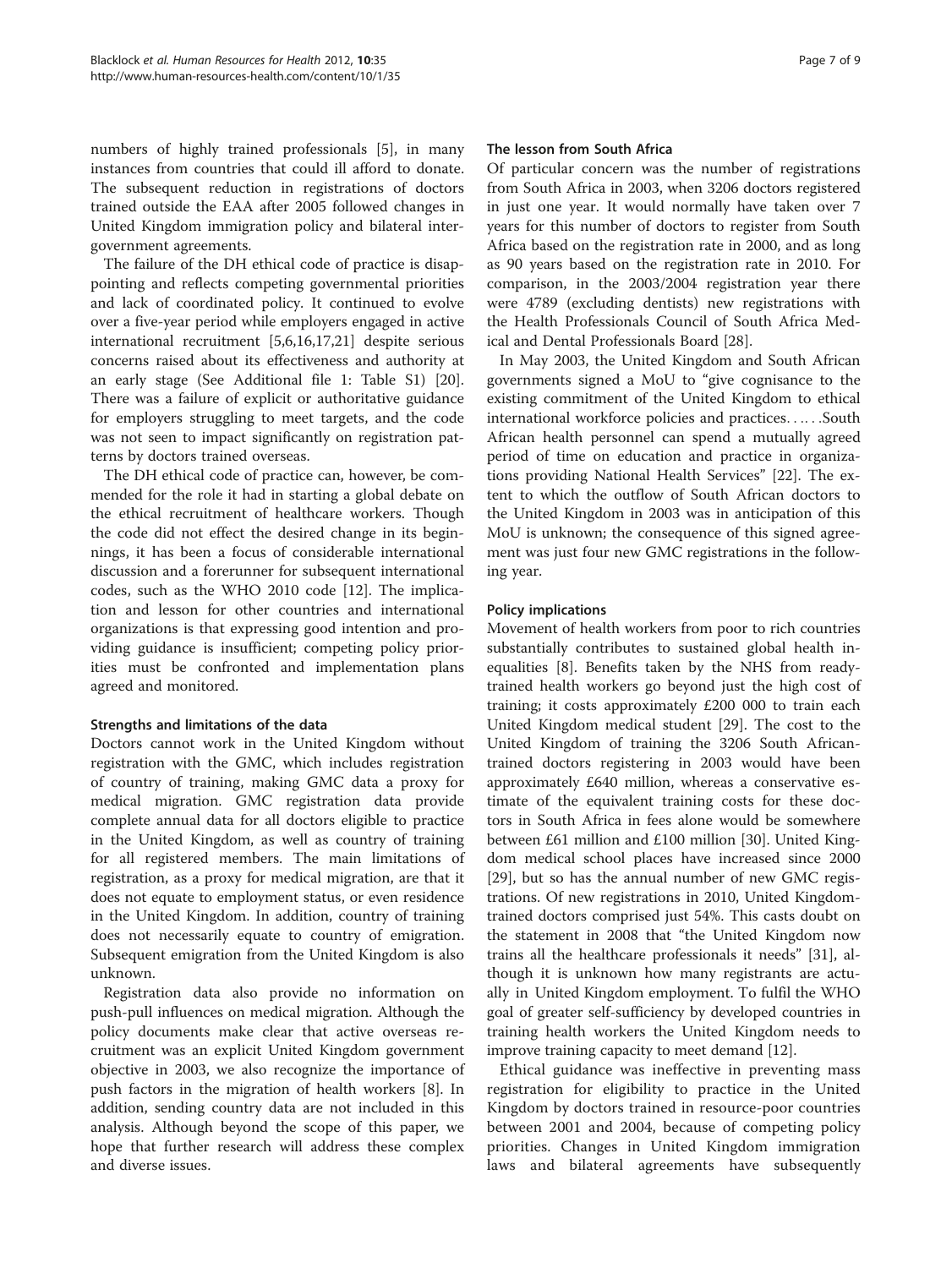<span id="page-7-0"></span>reduced new registrations from resource-poor countries, but about 4000 new doctors continue to register annually who have trained in Africa, Asia and less economically developed European countries.

Voluntary codes for ethical recruitment of health workers, whether international or domestic, have limited value without coordinated policy. Guidance on ethical behaviour is obviously not enough; change in registrations resulted only from legislation and from setting and monitoring specific performance targets. In addition, improvements in workforce data collection are important and needed.

## Additional files

[Additional file 1: Table S2.](http://www.biomedcentral.com/content/supplementary/1478-4491-10-35-S1.ppt) Summary of commentary on NHS ethical code of practice in relation to updates (abbreviations listed at end of manuscript).

[Additional file 2: Table 3.](http://www.biomedcentral.com/content/supplementary/1478-4491-10-35-S2.ppt) Summary of other related UK policy and key commentary (abbreviations listed at end of manuscript).

[Additional file 3: Table 4.](http://www.biomedcentral.com/content/supplementary/1478-4491-10-35-S3.ppt) Summary of international resolutions and codes relating to health worker migration (abbreviations listed at end of manuscript).

#### Abbreviations

DFID: Department For International Development; DH: Department of Health; EEA: European Economic Area; GMC: General Medical Council; MoU: Memorandum of Understanding; NHS: National Health Service; OECD: Organization for Economic Cooperation and Development; PMQ: Primary Medical Qualification; RCN: Royal College of Nursing; SHO: Senior House Officer; WHO: World Health Organization.

#### Competing interests

The authors declare they have no competing interests.

#### Authors' contributions

CB, CH and AW devised the study. CB extracted the data. CB and CH analysed the data. CB, CH and AW wrote the first draft of the paper. DM helped CB restructure the first draft and co-wrote the final draft submitted. All authors read and approved the final manuscript.

#### Role of funding source

The Department of Primary Health Care is part of the NIHR School of Primary Care Research and is funded by the European Union to conduct research on primary care staffing in Africa as a collaborator in the HURAPRIM project.

#### Acknowledgements

We would like to express our thanks to the General Medical Council for supplying registration data, with particular thanks to Mark Ellen.

#### Received: 20 July 2011 Accepted: 13 June 2012 Published: 25 September 2012

#### References

- 1. World Health Organization: Working Together for Health, World Health Report.; 2006. http://www.who.int/whr/2006/en (accessed 26/07/12).
- 2. World Health Organization: Global Health Observatory.; [http://www.who.int/](http://www.who.int/gho/countries/en/) [gho/countries/en/.](http://www.who.int/gho/countries/en/)
- Pond B, McPake B: The health migration crisis: the role of four Organisation for Economic Cooperation and Development countries. Lancet 2006, 367:1448–1455.
- Hagopian A, Thompson MJ, Fordyce M, Johnson KE, Hart LG: The migration of physicians from sub-Saharan Africa to the United States of America: measures of the African brain drain. Hum Resour Health 2004, 2:17.
- 5. The NHS Plan: A plan for investment, A plan for reform.: UK Department of Health; 2000.
- 6. International Recruitment of Consultants and General Practitioners for the NHS in England: Current initiatives and guidance to NHS employers on an infrastructure to support international recruitment.: UK Department of Health; 2002.
- 7. Robinson M, Clark P: Forging solutions to health worker migration. Lancet 2008, 371:691–693.
- 8. Eastwood JB, Conroy RE, Naicker S, West PA, Tutt RC, Plange-Rhule J: Loss of health professionals from sub-saharan Africa: the pivotal role of the UK. Lancet 2005, 365:1893–1900.
- 9. Mills EJ, Schabas WA, Volmink J, Walker R, Ford N, Katabira E, Anema A, Joffres M, Cahn P, Montaner J: Should active recruitment of health workers from sub-Saharan Africa be viewed as a crime? Lancet 2008, 371:685–688.
- 10. Eliminating World Poverty: making globalisation work for the poor.: UK Government White Paper on International Development; 2000.
- 11. Economics focus: Drain or gain? The Economist.; 2011. [http://www.](http://www.economist.com/node/18741763) [economist.com/node/18741763](http://www.economist.com/node/18741763) (accessed 26/07/2012).
- 12. WHO Global code of practice on the international recruitment of health personnel WHA63.16: World Health Assembly.; 2010.
- 13. About the NHS. [http://www.nhs.uk/NHSEngland/thenhs/about/Pages/](http://www.nhs.uk/NHSEngland/thenhs/about/Pages/overview.aspx) [overview.aspx](http://www.nhs.uk/NHSEngland/thenhs/about/Pages/overview.aspx).
- 14. UK General Medical Council Website. [\[http://www.gmc-uk.org/doctors/](http://www.gmc-uk.org/doctors/register/search_stats.asp) [register/search\\_stats.asp\]](http://www.gmc-uk.org/doctors/register/search_stats.asp) (accessed 21.12.10).
- 15. Buchan J, McPake B: The Impact of the Department of Health, England, Code of Practice on International Recruitment.; 2007. [http://www.hdwg-kenya.com/](http://www.hdwg-kenya.com/publications/files/Impact%20of%20the%20Department%20of%20Health%20England%20Code%20of%20Practice%20on%20International%20Recruitment.pdf) [publications/files/Impac](http://www.hdwg-kenya.com/publications/files/Impact%20of%20the%20Department%20of%20Health%20England%20Code%20of%20Practice%20on%20International%20Recruitment.pdf)t%20of%20the%20Department%20of%20Health% 20England%20Code%20of%20Practice%20on%20International% 20Recruitment.pdf.
- 16. United Kingdom Department of Health: Guidance on International Nursing Recruitment. London: 1999. [http://www.dh.gov.uk/en/Publicationsand](http://www.dh.gov.uk/en/Publicationsand Statistics/Publications/PublicationsPolicyandGuidance/DH_4073317) [Statistics/Publications/PublicationsPolicyandGuidance/DH\\_4073317](http://www.dh.gov.uk/en/Publicationsand Statistics/Publications/PublicationsPolicyandGuidance/DH_4073317) (accessed 26/07/12).
- 17. United Kingdom Department of Health: Code of Practice for NHS Employers Involved in the International Recruitment of Healthcare Professionals. London:; 2001. [http://www.dh.gov.uk/en/Publicationsand Statistics/Publications/](http://www.dh.gov.uk/en/Publicationsand%20Statistics/Publications/PublicationsPolicyandGuidance/DH_4097730%20) [PublicationsPolicyandGuidance/DH\\_4097730](http://www.dh.gov.uk/en/Publicationsand%20Statistics/Publications/PublicationsPolicyandGuidance/DH_4097730%20) (accessed 26/07/12).
- 18. Buchan J, Dovlo D: International recruitment of health workers to the UK: a report for DFID.; 2004. [http://www.equinetafrica.org/bibl/docs/](http://www.equinetafrica.org/bibl/docs/BUChres310108.pdf) [BUChres310108.pdf.](http://www.equinetafrica.org/bibl/docs/BUChres310108.pdf)
- 19. UK House of Commons International Development Committee: Migration and Development: How to Make Migration Work for Poverty Reduction.; 2004. [http://](http://www.publications.parliament.uk/pa/cm200304/cmselect/cmintdev/79/79.pdf) [www.publications.parliament.uk/pa/cm200304/cmselect/cmintdev/79/79.pdf](http://www.publications.parliament.uk/pa/cm200304/cmselect/cmintdev/79/79.pdf).
- 20. Buchan J: International recruitment of nurses: UK case study: Royal College of Nursing.; 2002. [http://eresearch.qmu.ac.uk/18/1/JBreport.pdf.](http://eresearch.qmu.ac.uk/18/1/JBreport.pdf)
- 21. UK Department of Health: Code of Practice for the International Recruitment of Healthcare Professionals.; 2004. [http://www.dh.gov.uk/prod\\_consum\\_dh/](http://www.dh.gov.uk/prod_consum_dh/groups/dh_digitalassets/@dh/@en/documents/digitalasset/dh_4097734.pdf) [groups/dh\\_digitalassets/@dh/@en/documents/digitalasset/dh\\_4097734.pdf.](http://www.dh.gov.uk/prod_consum_dh/groups/dh_digitalassets/@dh/@en/documents/digitalasset/dh_4097734.pdf)
- 22. Report of the Commonwealth Health Ministers' Meeting: Memorandum of Understanding between the Government of the United Kingdom of Great Britain and Northern Ireland and the Government of the Republic of South Africa on the Reciprocal Educational Exchange of Health Care Concepts and Personnel. Geneva: Annex 1; 2006. [http://www.thecommonwealth.org/](http://www.thecommonwealth.org/Shared_ASP_Files/UploadedFiles/BF59F51E-5547-44CD-B0F4-AF61F2CFD822_HMMG06INF3MOUUKSA.pdf) [Shared\\_ASP\\_Files/UploadedFiles/BF59F51E-5547-44CD-B0F4-](http://www.thecommonwealth.org/Shared_ASP_Files/UploadedFiles/BF59F51E-5547-44CD-B0F4-AF61F2CFD822_HMMG06INF3MOUUKSA.pdf) [AF61F2CFD822\\_HMMG06INF3MOUUKSA.pdf](http://www.thecommonwealth.org/Shared_ASP_Files/UploadedFiles/BF59F51E-5547-44CD-B0F4-AF61F2CFD822_HMMG06INF3MOUUKSA.pdf).
- 23. Medical Act 1983: Amendment order to Part IV, section 19.; 2002. [http://www.](http://www.legislation.gov.uk/uksi/2002/3135/part/III/made) [legislation.gov.uk/uksi/2002/3135/part/III/made.](http://www.legislation.gov.uk/uksi/2002/3135/part/III/made)
- 24. New work permit form for doctors and dentists training in the UK.; 2006. [http://www.workpermit.com/news/2006\\_06\\_09/uk/doctors\\_dentists\\_training.htm](http://www.workpermit.com/news/2006_06_09/uk/doctors_dentists_training.htm).
- 25. Medical Act 1983: Amendment order to Part IV, section 27.; 2006. [http://www.](http://www.legislation.gov.uk/uksi/2006/1914/part/4/made) [legislation.gov.uk/uksi/2006/1914/part/4/made.](http://www.legislation.gov.uk/uksi/2006/1914/part/4/made)
- 26. UK Department of Health: Medical Training in the United Kingdom- a Guide for International Graduates.; 2000. [http://www.dh.gov.uk/prod\\_consum\\_dh/](http://www.dh.gov.uk/prod_consum_dh/groups/dh_digitalassets/@dh/@en/documents/digitalasset/dh_4014691.pdf) [groups/dh\\_digitalassets/@dh/@en/documents/digitalasset/dh\\_4014691.pdf.](http://www.dh.gov.uk/prod_consum_dh/groups/dh_digitalassets/@dh/@en/documents/digitalasset/dh_4014691.pdf)
- 27. Home Office. UK Border Agency: Highly Skilled Workers. [http://www.ukba.](http://www.ukba.homeoffice.gov.uk/workingintheuk/tier1/general/) [homeoffice.gov.uk/workingintheuk/tier1/general/.](http://www.ukba.homeoffice.gov.uk/workingintheuk/tier1/general/)
- 28. Health Professionals Council of South Africa (HPCSA): Annual report.; 2005/6. [http://www.hpcsa.co.za/downloads/press\\_releases/annual\\_reports/](http://www.hpcsa.co.za/downloads/press_releases/annual_reports/hpcsa_annual_report_2005_2006.pdf) [hpcsa\\_annual\\_report\\_2005\\_2006.pdf](http://www.hpcsa.co.za/downloads/press_releases/annual_reports/hpcsa_annual_report_2005_2006.pdf).
- 29. Gutenstein M: How much? The price of medical education. Student BMJ 2000, 8:1–44.